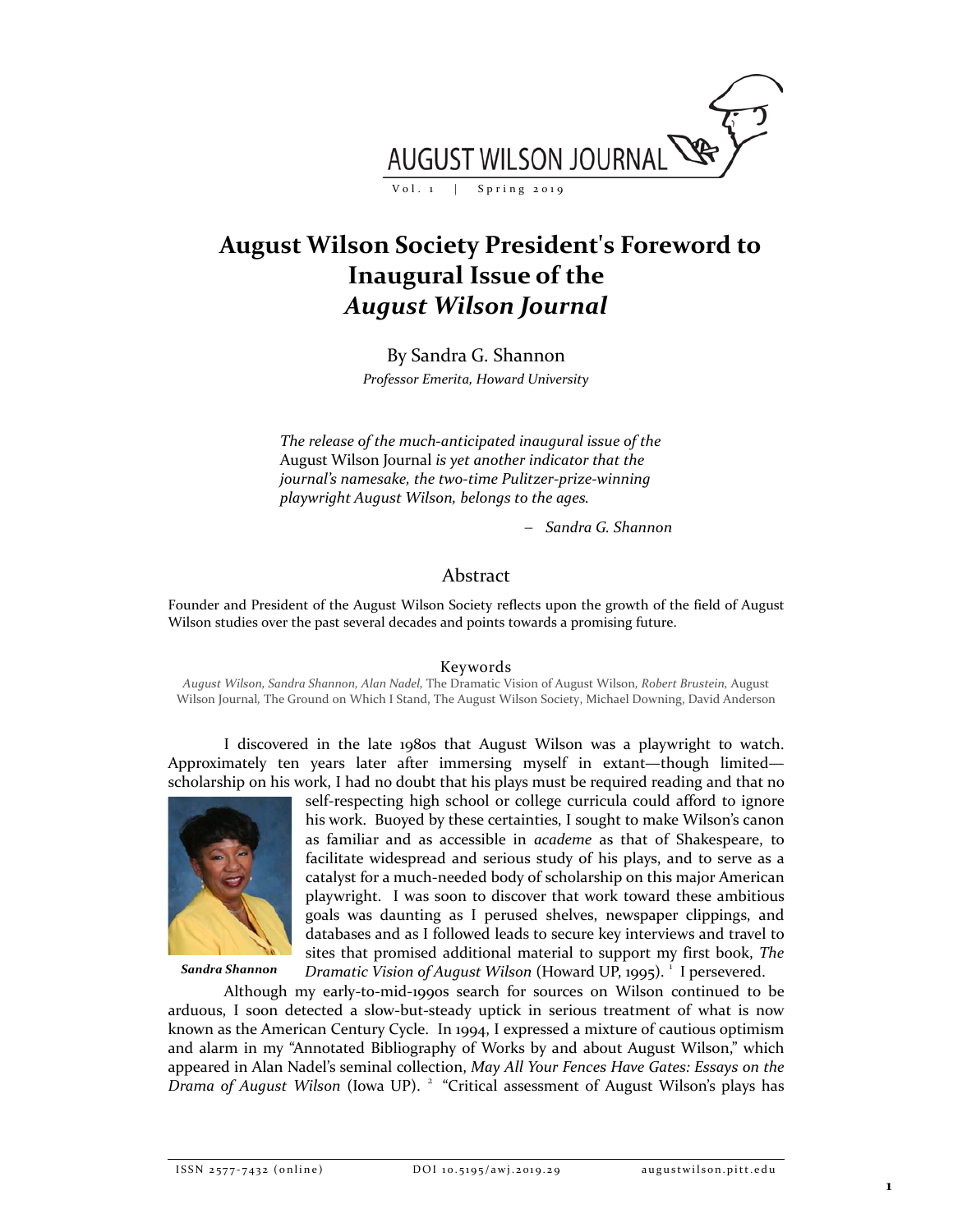#### Vol. 1 | Spring 2019

increased in scope and in momentum over the last decade," I touted in the brief introduction to my thirty-six-page project. I went on to note the following:

Although he wrote his first play in 1973 (*Recycle*), serious attention to his work did not come until the early 1980s with the Broadway success of *Ma Rainey's Black Bottom* (1981). Now, Wilson is one of the most-written-about dramatists in America, capturing the respect and admiration of some of New York's toughest critics and inspiring a well-spring of scholarly activity about the plays that make up his proposed ten-play chronicle of the black experience. Published commentary on his work has likewise evolved from an abundance of theatre reviews of works staged along a familiar path from the Yale Repertory Theatre to Broadway . . . Extensive though it may be, this annotated bibliography is not all-inclusive; it is instead intended as a starting place for anyone doing preliminary research on August Wilson.<sup>[3](#page-2-2)</sup>

What began some thirty years ago as an overly ambitious agenda on my part has now evolved into a full-fledged formal enterprise! The release of the much-anticipated inaugural issue of the *August Wilson Journal* is yet another indicator that the journal's namesake, the two-time Pulitzer-prize-winning playwright August Wilson, belongs to the ages. Unlike many of his fellow playwrights, Wilson famously read a lot of what theatre critics (including his nemesis, *New Republic* critic Robert Brustein) had to say about his earlier staged performances. Some of their reviews hit below the belt. Some showed blatant cultural insensitivity, racial bias, and ignorance. Fortunately, an appreciable number of reviews provided astute, objective observations and judiciously pointed out both strengths and weaknesses in the performance and, at times, called attention to perceived flaws within the playwriting itself. The seemingly misguided tenor adopted early on by theatre reviewers led Wilson to single out critics *per se* in his well-publicized 1996 speech, "The Ground On Which I Stand" speech, where he writes, "As playwrights grow and develop, as the theatre changes, the critic has an important responsibility to guide and encourage that growth . . . It is the critic who should be in forefront of developing new tools for analysis necessary to understand new influences. [4](#page-2-3)

While Wilson's high-profile pronouncements originally targeted critics of staged performances of his work, they may also stand as ongoing reminders to today's scholars who aspire to publish research on his body of dramatic literature. *The August Wilson Journal* proudly accepts Wilson's nearly 25-year-old charge to critics by creating a publishing home for continued growth and excellence in scholarship in August Wilson Studies. On behalf of the August Wilson Society and as its President, I congratulate the founders of the *August Wilson Journal*, Michael Downing and David Anderson, and pledge our support in making it into a premiere, world-class publication.

## Author Bio

Dr. Sandra Shannon is Professor Emerita at Howard University. She has published numerous books and essays on August Wilson and is the Founder and President of the August Wilson Society.